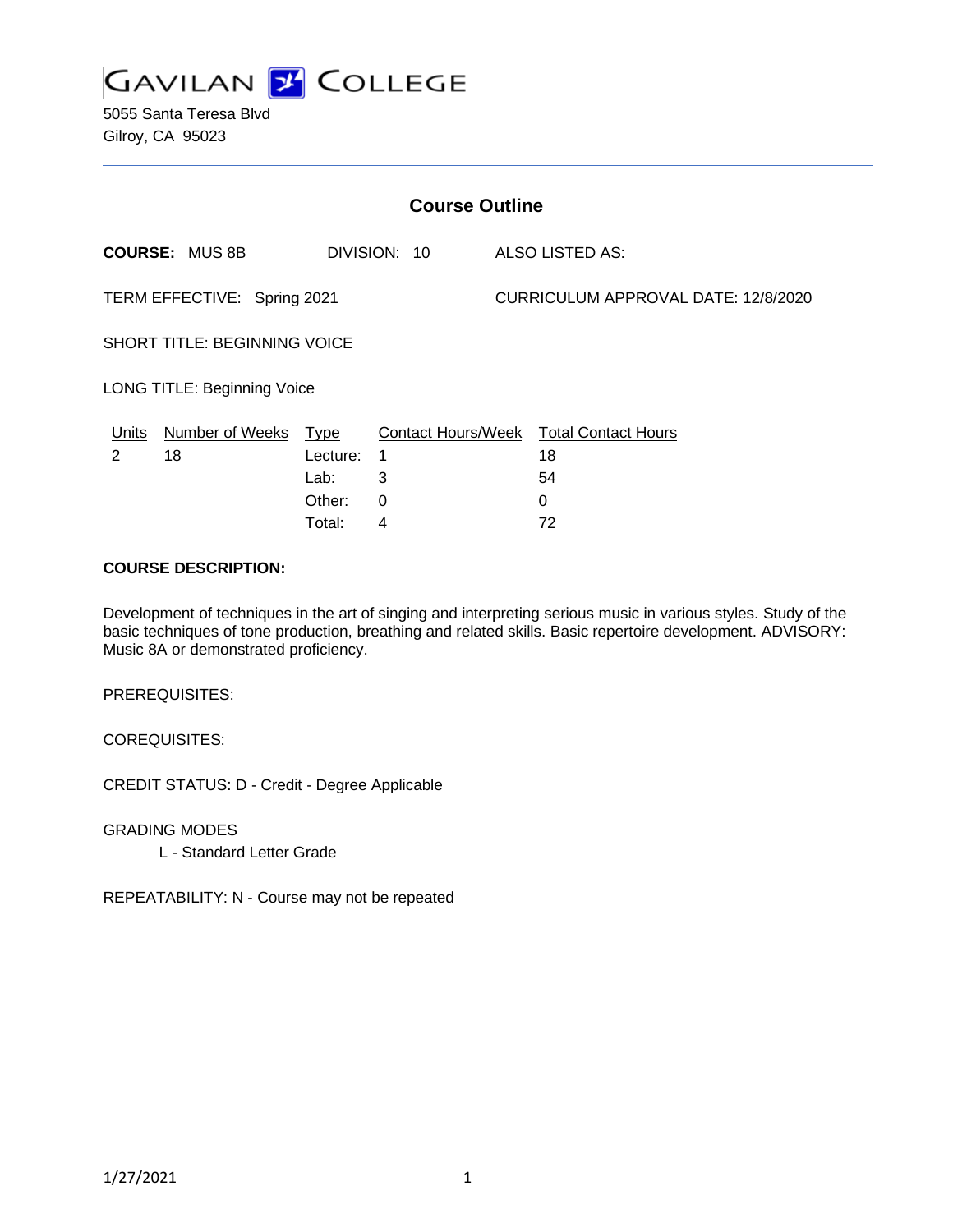SCHEDULE TYPES:

02 - Lecture and/or discussion

03 - Lecture/Laboratory

04 - Laboratory/Studio/Activity

047 - Laboratory - LEH 0.7

05 - Hybrid

71 - Dist. Ed Internet Simultaneous

72 - Dist. Ed Internet Delayed

73 - Dist. Ed Internet Delayed LAB

737 - Dist. Ed Internet LAB-LEH 0.7

## **STUDENT LEARNING OUTCOMES:**

1. Use proper breathing and voice placement techniques

Measure: performance evaluation

PLO: 1, 4

ILO: 7, 2, 5, 6,

GE-LO: C1, C2

Year assessed or anticipated year of assessment: Fall 2015

2. Prepare and perform works from the vocal literature

Measure: performance tests

PLO: 2, 4

ILO: 6, 2, 4, 5, 1

GE-LO: A1, A6, c1, c2, c5

Year assessed or anticipated year of assessment: Fall 2015

PROGRAM LEARNING OUTCOMES:

After completing the Music degree student will be able to:

1. hear, identify, and work conceptually with the elements of music: rhythm, harmony, melody, and structure.

2. demonstrate proficiency in areas of performance appropriate to his/her needs and interests, including historical and modern music.

3. identify styles of music, including historical periods, composers, performers, stylistic traits, cultural influences and performance practices.

4. operate recording studio equipment using live and taped performance.

5. demonstrate basic proficiency in reading and writing of music notation.

### **CONTENT, STUDENT PERFORMANCE OBJECTIVES, OUT-OF-CLASS ASSIGNMENTS**

Curriculum Approval Date: 12/8/2020

# **DE MODIFICATION ONLY**

Week 1

1 Lecture, 3 Lab hours

Review of 8A. Techniques of tone production, breathing and related Skills. 4 hours assigned reading and practice.

Student performance objectives : students will review 8A

Week 2

1 Lecture, 3 Lab hours

How to sustain longer notes and develop better breath control. In class vocal exercises . 4 hours Assigned reading and practice.

Student performance objectives : students will practice and perform breathing exercises to gain vocal control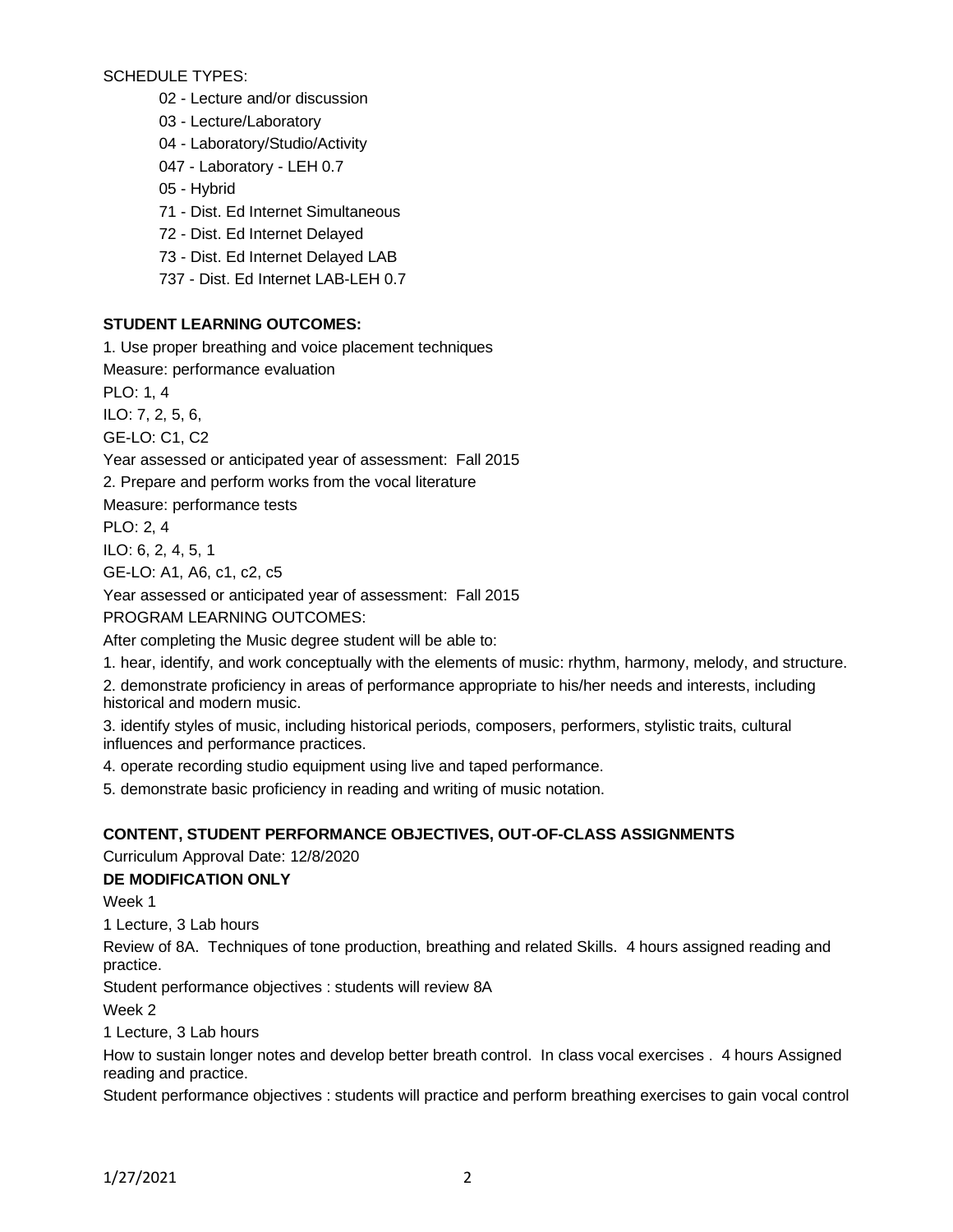Week 3 1 Lecture, 3 Lab hours Select vocal works by S. Barber and G Still for performance. 4 hours assigned reading and Practice. Student performance objectives : students will practice and perform selected works Week 4 1 Lecture, 3 Lab hours Prepare selected pieces for in-class performance. 4 hours assigned reading and Practice. Student performance objectives : students will practice and perform Vocal works Week 5 1 Lecture, 3 Lab hours In class performance. Term papers assigned. 4 hours assigned Reading and practice. Student performance objectives : students will perform vocal works Week 6 1 Lecture, 3 Lab hours French chansons and proper interpretations. 4 hours assigned reading And practice. Student performance objectives : students will practice and perform French chansons. Week 7 1 Lecture, 3 Lab hours Prepare pieces for in class performance. 4 hours assigned reading and Practice. Week 8 1 Lecture, 3 Lab hours Review and written midterm exam. 4 hours assigned reading and Practice. Student performance objectives : students will practice and perform Vocal works Week 9 1 Lecture, 3 Lab hours Mood, character and dynamics in performance. Individual vocal exercises . 4 hours assigned Reading and practice. Student performance objectives : students will practice and perform vocal techniques and songs Week 10 1 Lecture, 3 Lab hours Select vocal works by contemporary artist. 4 hours assigned reading and practice. Week 11 1 Lecture, 3 Lab hours In-class performance of selected songs. 4 hours assigned reading and Practice Student performance objectives : students will practice and perform Vocal works. Week 12 1 Lecture, 3 Lab hours How to rehearse with instrumentalists. 4 hours assigned reading and Practice Student performance objectives : students will practice and perform with instrumentalists. Week 13 1 Lecture, 3 Lab hours In class performance 4 hours assigned reading and practice. Week 14 1 Lecture, 3 Lab hours Diction and clarity in text while singing. Term papers due. 4 hours assigned Reading and practice. Student performance objectives : students will practice on clear diction while singing.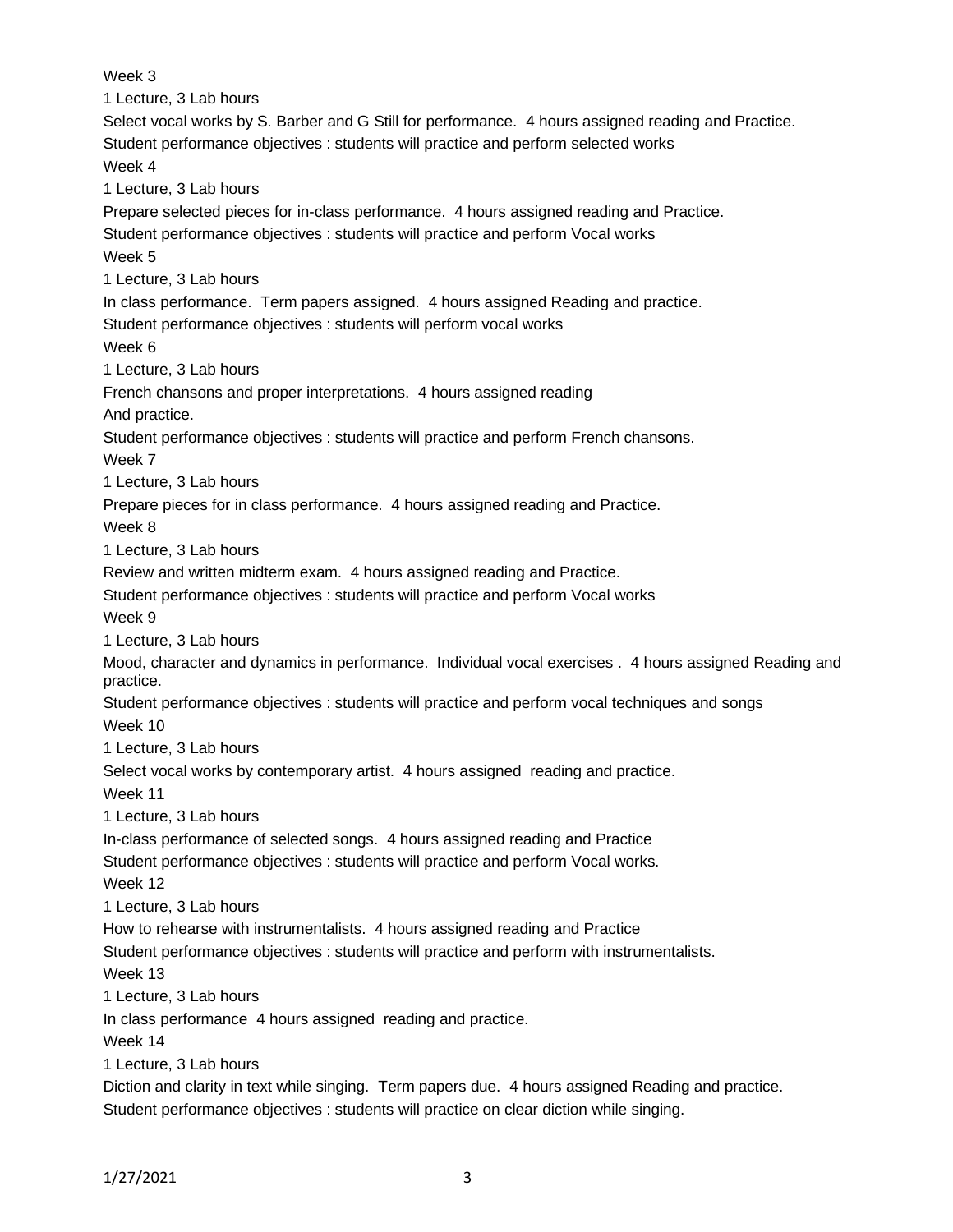Week 15 1 Lecture, 3 Lab hours In class performance. 4 hours assigned reading and practice. Week 16: 2 hours Written final exam

# **METHODS OF INSTRUCTION:**

Lecture, demonstration, individual instruction.

### **METHODS OF EVALUATION:**

Category 1 - The types of writing assignments required: Percent range of total grade: 10 % to 20 % Written Homework Term or Other Papers Category 2 -The problem-solving assignments required: Percent range of total grade: 25 % to 30 % Homework Problems **Quizzes** Exams Category 3 -The types of skill demonstrations required: Percent range of total grade: 30 % to 40 % Class Performance/s Performance Exams Category 4 - The types of objective examinations used in the course: Percent range of total grade: 25 % to 35 % Multiple Choice True/False Matching Items Completion

### **REPRESENTATIVE TEXTBOOKS:**

Required: Schmidt, Jan. "Basics of Singing, 7th Edition". Belmont, CA: Wadsworth Pub Co., 2013. Or other appropriate college level text. ISBN: 10: 0-495-11531-2 Reading level of text, Grade: 13th level grade Verified by: Maria Amirkhanian